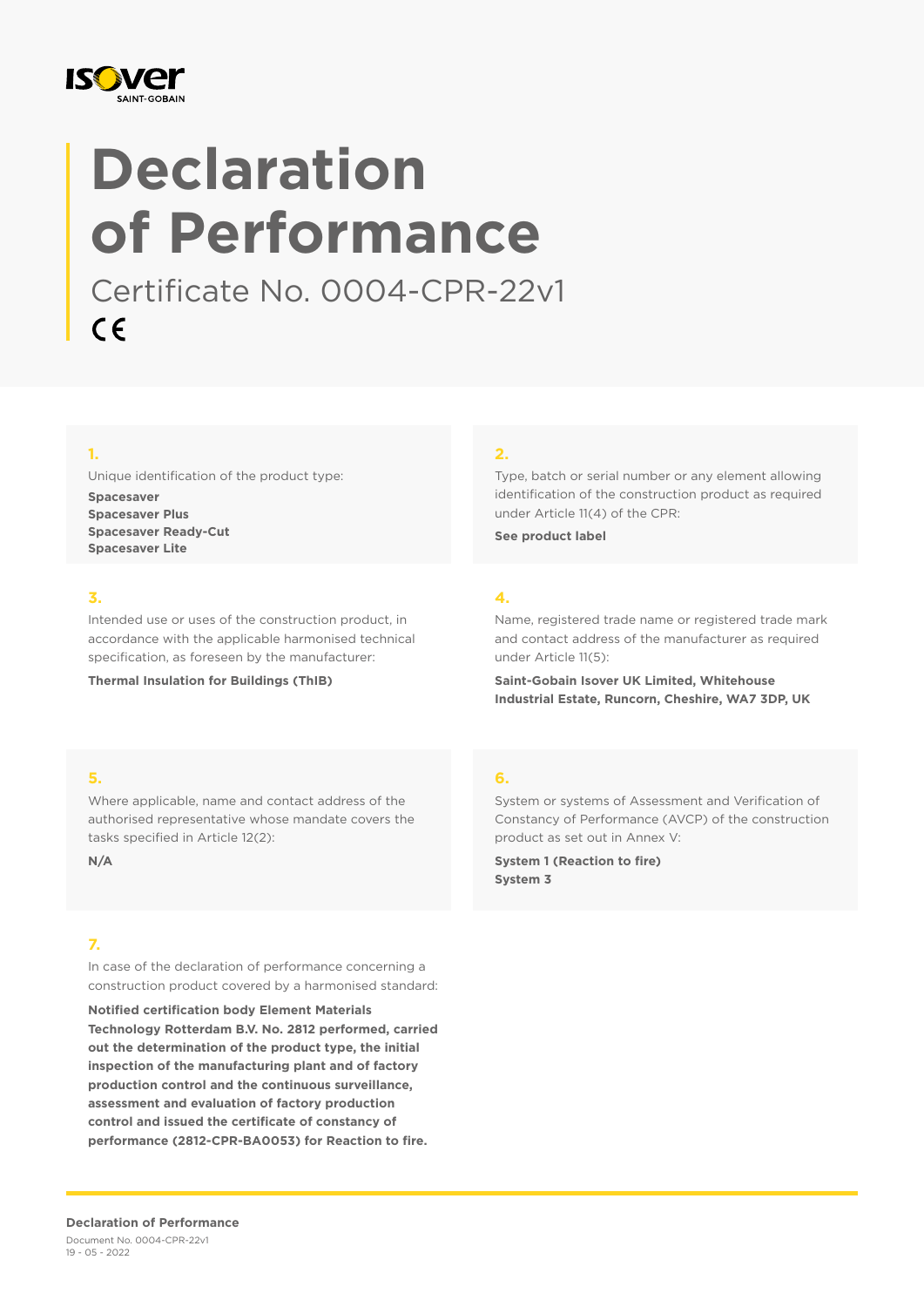# **8. Declared performance**

Harmonised Technical Standard: EN 13162:2012 + A1:2015

| <b>Essential characteristics</b>                                                       | Performance                                    | Unit              | <b>Declared performance</b> |       |       |       |                 |       |       |  |
|----------------------------------------------------------------------------------------|------------------------------------------------|-------------------|-----------------------------|-------|-------|-------|-----------------|-------|-------|--|
| Product name                                                                           |                                                |                   | Spacesaver                  |       |       |       | Spacesaver Plus |       |       |  |
| <b>Reaction to fire</b>                                                                |                                                |                   | A1                          |       |       |       |                 |       |       |  |
| Release of dangerous substances to<br>the indoor environment                           | Release of dangerous substances (e)            |                   | <b>NPD</b>                  |       |       |       |                 |       |       |  |
| <b>Acoustic absorption index</b>                                                       | Sound absorption                               |                   | <b>NPD</b>                  |       |       |       |                 |       |       |  |
| Impact noise transmission index                                                        | Dynamic stiffness                              |                   | <b>NPD</b>                  |       |       |       |                 |       |       |  |
|                                                                                        | Thickness                                      |                   | <b>NPD</b>                  |       |       |       |                 |       |       |  |
|                                                                                        | Compressibility                                |                   | <b>NPD</b>                  |       |       |       |                 |       |       |  |
|                                                                                        | Air flow resistivity                           |                   | <b>NPD</b>                  |       |       |       |                 |       |       |  |
| Direct airborne sound insulation index                                                 | Air flow resistivity                           |                   | <b>NPD</b>                  |       |       |       |                 |       |       |  |
| Continuous glowing combustion                                                          | Continuous glowing combustion (e)              |                   | <b>NPD</b>                  |       |       |       |                 |       |       |  |
|                                                                                        | Thermal resistance                             | $m^2$ .K/W        | 2.25                        | 3.40  | 3.85  | 4.50  | 2.50            | 3.75  | 5.00  |  |
| <b>Thermal resistance</b>                                                              | Thermal conductivity                           | W/(m.K)           | 0.044                       | 0.044 | 0.044 | 0.044 | 0.040           | 0.040 | 0.040 |  |
|                                                                                        | Thickness                                      | mm.               | 100                         | 150   | 170   | 200   | 100             | 150   | 200   |  |
|                                                                                        | Thickness class                                |                   | T1                          | T1    | T1    | T1    | T1              | T1    | T1    |  |
|                                                                                        | Short term water absorption                    | kg/m <sup>2</sup> | <b>NPD</b>                  |       |       |       |                 |       |       |  |
| <b>Water permeability</b>                                                              | Long term water absorption                     |                   | <b>NPD</b>                  |       |       |       |                 |       |       |  |
| Water vapour permeability                                                              | Water vapour transmission                      |                   | <b>NPD</b>                  |       |       |       |                 |       |       |  |
| Compressive strength                                                                   | Compressive stress<br>or compressive strength  |                   | <b>NPD</b>                  |       |       |       |                 |       |       |  |
|                                                                                        | Point load                                     |                   | <b>NPD</b>                  |       |       |       |                 |       |       |  |
| Durability of Reaction to fire against<br>heat, weathering, ageing/degradation         | Durability characteristics (a)                 | Euroclass         | A1                          |       |       |       |                 |       |       |  |
| Durability of thermal resistance against<br>heat, weathering, ageing/degradation       | Thermal resistance (b)                         | $m^2$ .K/W        | 2.25                        | 3.40  | 3.85  | 4.50  | 2.50            | 3.75  | 5.00  |  |
|                                                                                        | Thermal conductivity (b)                       | W/(m.K)           | 0.044                       | 0.044 | 0.044 | 0.044 | 0.040           | 0.040 | 0.040 |  |
|                                                                                        | Durability characteristics (c)                 |                   | <b>NPD</b>                  |       |       |       |                 |       |       |  |
| Tensile/flexural strength                                                              | Tensile strength perpendicular<br>to faces (d) |                   | <b>NPD</b>                  |       |       |       |                 |       |       |  |
| Durability of compressive strength<br>against heat, weathering, ageing/<br>degradation | Compresive creep                               |                   | <b>NPD</b>                  |       |       |       |                 |       |       |  |

**NPD** No Performance Determined

**(a)** No change in Reaction to fire properties for mineral wool products. The fire performance of mineral wool does not deteriorate with time. The Euroclass classification of the product is related to the organic content, which cannot increase with time.

**(b)** Thermal conductivity of mineral wool products does not change with time.

**(c)** For dimensional stability thickness only.

**(d)** This characteristic also covers handling and installation.

**(e)** European test methods are under development.

#### **Declaration of Performance**

Document No. 0004-CPR-22v1 19 - 05 - 2022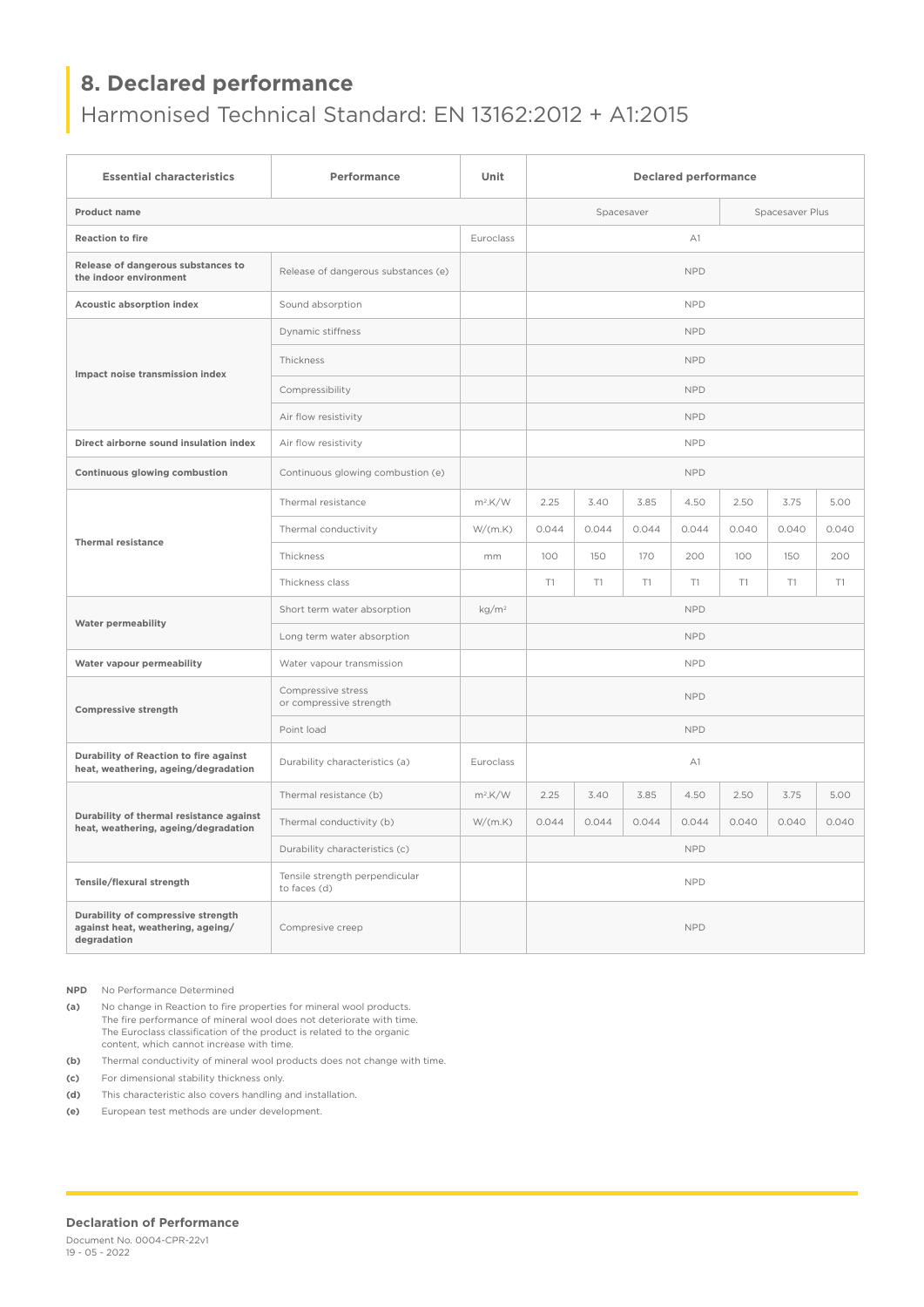## **8. Declared performance**

Harmonised Technical Standard: EN 13162:2012 + A1:2015

| <b>Essential characteristics</b>                                                       | Performance                                    | Unit              | <b>Declared performance</b>                                  |       |       |       |       |       |  |  |
|----------------------------------------------------------------------------------------|------------------------------------------------|-------------------|--------------------------------------------------------------|-------|-------|-------|-------|-------|--|--|
| Product name                                                                           |                                                |                   | Spacesaver Ready-Cut (3x386)<br>Spacesaver Ready-Cut (2x580) |       |       |       |       |       |  |  |
| <b>Reaction to fire</b>                                                                |                                                |                   | A1                                                           |       |       |       |       |       |  |  |
| Release of dangerous substances to<br>the indoor environment                           | Release of dangerous substances (e)            |                   | <b>NPD</b>                                                   |       |       |       |       |       |  |  |
| Acoustic absorption index                                                              | Sound absorption                               |                   | <b>NPD</b>                                                   |       |       |       |       |       |  |  |
| Impact noise transmission index                                                        | Dynamic stiffness                              |                   | <b>NPD</b>                                                   |       |       |       |       |       |  |  |
|                                                                                        | Thickness                                      |                   | <b>NPD</b>                                                   |       |       |       |       |       |  |  |
|                                                                                        | Compressibility                                |                   | <b>NPD</b>                                                   |       |       |       |       |       |  |  |
|                                                                                        | Air flow resistivity                           |                   | <b>NPD</b>                                                   |       |       |       |       |       |  |  |
| Direct airborne sound insulation index                                                 | Air flow resistivity                           |                   | <b>NPD</b>                                                   |       |       |       |       |       |  |  |
| Continuous glowing combustion                                                          | Continuous glowing combustion (e)              |                   | <b>NPD</b>                                                   |       |       |       |       |       |  |  |
| <b>Thermal resistance</b>                                                              | Thermal resistance                             | $m^2$ .K/W        | 2.25                                                         | 3.40  | 4.50  | 2.25  | 3.40  | 4.50  |  |  |
|                                                                                        | Thermal conductivity                           | W/(m.K)           | 0.044                                                        | 0.044 | 0.044 | 0.044 | 0.044 | 0.044 |  |  |
|                                                                                        | Thickness                                      | mm                | 100                                                          | 150   | 200   | 100   | 150   | 200   |  |  |
|                                                                                        | Thickness class                                |                   | T1                                                           | T1    | T1    | T1    | T1    | T1    |  |  |
| <b>Water permeability</b>                                                              | Short term water absorption                    | kg/m <sup>2</sup> | <b>NPD</b>                                                   |       |       |       |       |       |  |  |
|                                                                                        | Long term water absorption                     |                   | <b>NPD</b>                                                   |       |       |       |       |       |  |  |
| Water vapour permeability                                                              | Water vapour transmission                      |                   | <b>NPD</b>                                                   |       |       |       |       |       |  |  |
| <b>Compressive strength</b>                                                            | Compressive stress<br>or compressive strength  |                   | <b>NPD</b>                                                   |       |       |       |       |       |  |  |
|                                                                                        | Point load                                     |                   | <b>NPD</b>                                                   |       |       |       |       |       |  |  |
| Durability of Reaction to fire against<br>heat, weathering, ageing/degradation         | Durability characteristics (a)                 | Euroclass         | A1                                                           |       |       |       |       |       |  |  |
| Durability of thermal resistance against<br>heat, weathering, ageing/degradation       | Thermal resistance (b)                         | $m^2$ .K/W        | 2.25                                                         | 3.40  | 4.50  | 2.25  | 3.40  | 4.50  |  |  |
|                                                                                        | Thermal conductivity (b)                       | W/(m.K)           | 0.044                                                        | 0.044 | 0.044 | 0.044 | 0.044 | 0.044 |  |  |
|                                                                                        | Durability characteristics (c)                 |                   | <b>NPD</b>                                                   |       |       |       |       |       |  |  |
| Tensile/flexural strength                                                              | Tensile strength perpendicular<br>to faces (d) |                   | <b>NPD</b>                                                   |       |       |       |       |       |  |  |
| Durability of compressive strength<br>against heat, weathering, ageing/<br>degradation | Compresive creep                               |                   | <b>NPD</b>                                                   |       |       |       |       |       |  |  |

**NPD** No Performance Determined

**(a)** No change in Reaction to fire properties for mineral wool products. The fire performance of mineral wool does not deteriorate with time. The Euroclass classification of the product is related to the organic content, which cannot increase with time.

**(b)** Thermal conductivity of mineral wool products does not change with time.

**(c)** For dimensional stability thickness only.

**(d)** This characteristic also covers handling and installation.

**(e)** European test methods are under development.

#### **Declaration of Performance**

Document No. 0004-CPR-22v1 19 - 05 - 2022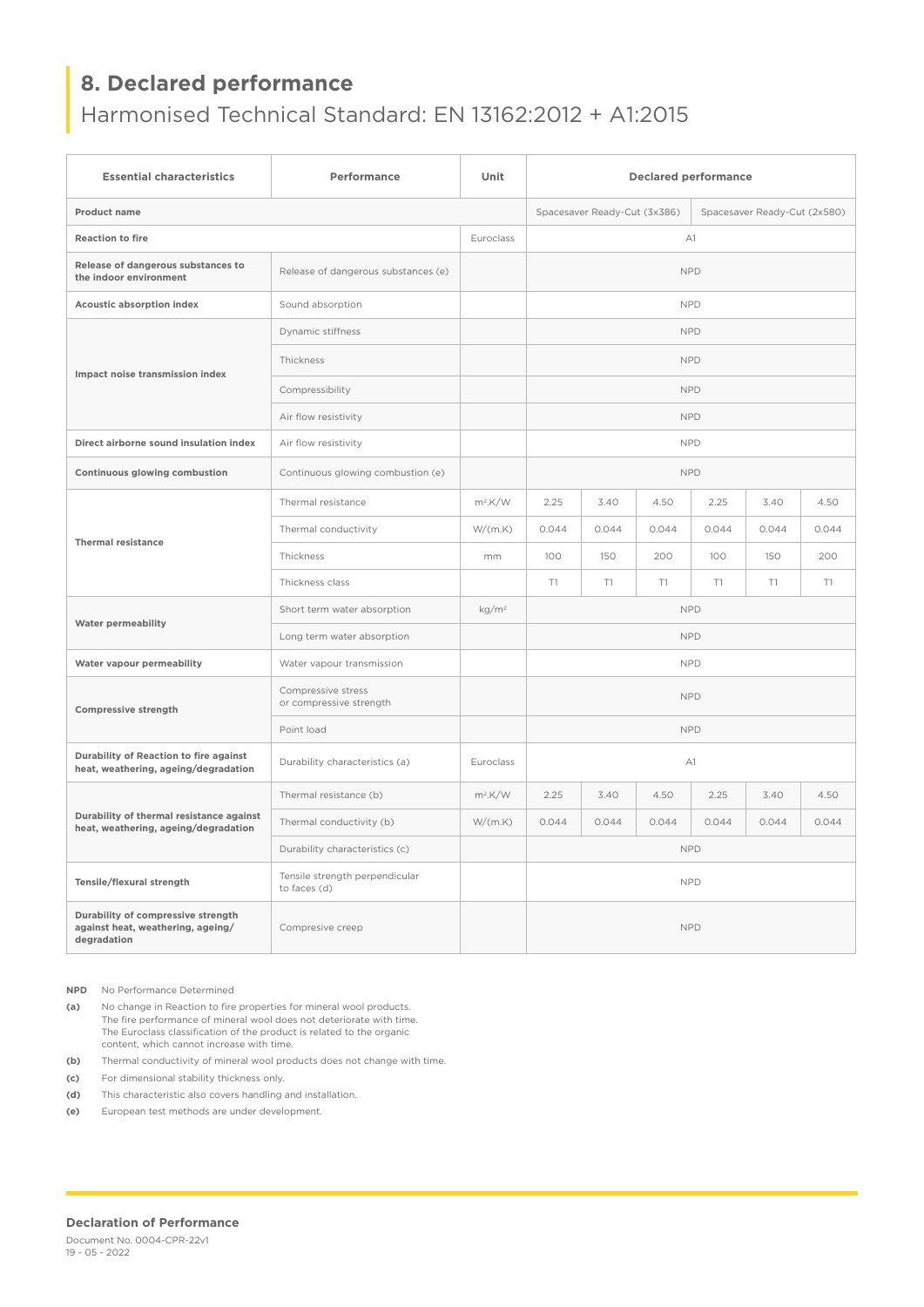# **8. Declared performance**

Harmonised Technical Standard: EN 13162:2012 + A1:2015

| <b>Essential characteristics</b>                                                       | Performance                                    | Unit              | <b>Declared performance</b> |       |       |       |  |  |  |
|----------------------------------------------------------------------------------------|------------------------------------------------|-------------------|-----------------------------|-------|-------|-------|--|--|--|
| Product name                                                                           |                                                |                   | Spacesaver Lite             |       |       |       |  |  |  |
| <b>Reaction to fire</b>                                                                |                                                |                   | A1                          |       |       |       |  |  |  |
| Release of dangerous substances to<br>the indoor environment                           | Release of dangerous substances (e)            |                   | <b>NPD</b>                  |       |       |       |  |  |  |
| Acoustic absorption index                                                              | Sound absorption                               |                   | <b>NPD</b>                  |       |       |       |  |  |  |
| Impact noise transmission index                                                        | Dynamic stiffness                              |                   | <b>NPD</b>                  |       |       |       |  |  |  |
|                                                                                        | Thickness                                      |                   | <b>NPD</b>                  |       |       |       |  |  |  |
|                                                                                        | Compressibility                                |                   | <b>NPD</b>                  |       |       |       |  |  |  |
|                                                                                        | Air flow resistivity                           |                   | <b>NPD</b>                  |       |       |       |  |  |  |
| Direct airborne sound insulation index                                                 | Air flow resistivity                           |                   | <b>NPD</b>                  |       |       |       |  |  |  |
| Continuous glowing combustion                                                          | Continuous glowing combustion (e)              |                   | <b>NPD</b>                  |       |       |       |  |  |  |
| <b>Thermal resistance</b>                                                              | Thermal resistance                             | $m^2$ .K/W        | 2.25                        | 3.40  | 3.85  | 4.50  |  |  |  |
|                                                                                        | Thermal conductivity                           | W/(m.K)           | 0.044                       | 0.044 | 0.044 | 0.044 |  |  |  |
|                                                                                        | Thickness                                      | mm                | 100                         | 150   | 170   | 200   |  |  |  |
|                                                                                        | Thickness class                                |                   | T1                          | T1    | T1    | T1    |  |  |  |
| <b>Water permeability</b>                                                              | Short term water absorption                    | kg/m <sup>2</sup> | <b>NPD</b>                  |       |       |       |  |  |  |
|                                                                                        | Long term water absorption                     |                   | <b>NPD</b>                  |       |       |       |  |  |  |
| Water vapour permeability                                                              | Water vapour transmission                      |                   | <b>NPD</b>                  |       |       |       |  |  |  |
| <b>Compressive strength</b>                                                            | Compressive stress<br>or compressive strength  |                   | <b>NPD</b>                  |       |       |       |  |  |  |
|                                                                                        | Point load                                     |                   | <b>NPD</b>                  |       |       |       |  |  |  |
| Durability of Reaction to fire against<br>heat, weathering, ageing/degradation         | Durability characteristics (a)                 | Euroclass         | A1                          |       |       |       |  |  |  |
| Durability of thermal resistance against<br>heat, weathering, ageing/degradation       | Thermal resistance (b)                         | $m2$ .K/W         | 2.25                        | 3.40  | 3.85  | 4.50  |  |  |  |
|                                                                                        | Thermal conductivity (b)                       | W/(m.K)           | 0.044                       | 0.044 | 0.044 | 0.044 |  |  |  |
|                                                                                        | Durability characteristics (c)                 |                   | <b>NPD</b>                  |       |       |       |  |  |  |
| Tensile/flexural strength                                                              | Tensile strength perpendicular<br>to faces (d) |                   | <b>NPD</b>                  |       |       |       |  |  |  |
| Durability of compressive strength<br>against heat, weathering, ageing/<br>degradation | Compresive creep                               |                   | <b>NPD</b>                  |       |       |       |  |  |  |

**NPD** No Performance Determined

**(a)** No change in Reaction to fire properties for mineral wool products. The fire performance of mineral wool does not deteriorate with time. The Euroclass classification of the product is related to the organic content, which cannot increase with time.

**(b)** Thermal conductivity of mineral wool products does not change with time.

**(c)** For dimensional stability thickness only.

**(d)** This characteristic also covers handling and installation.

**(e)** European test methods are under development.

#### **Declaration of Performance**

Document No. 0004-CPR-22v1 19 - 05 - 2022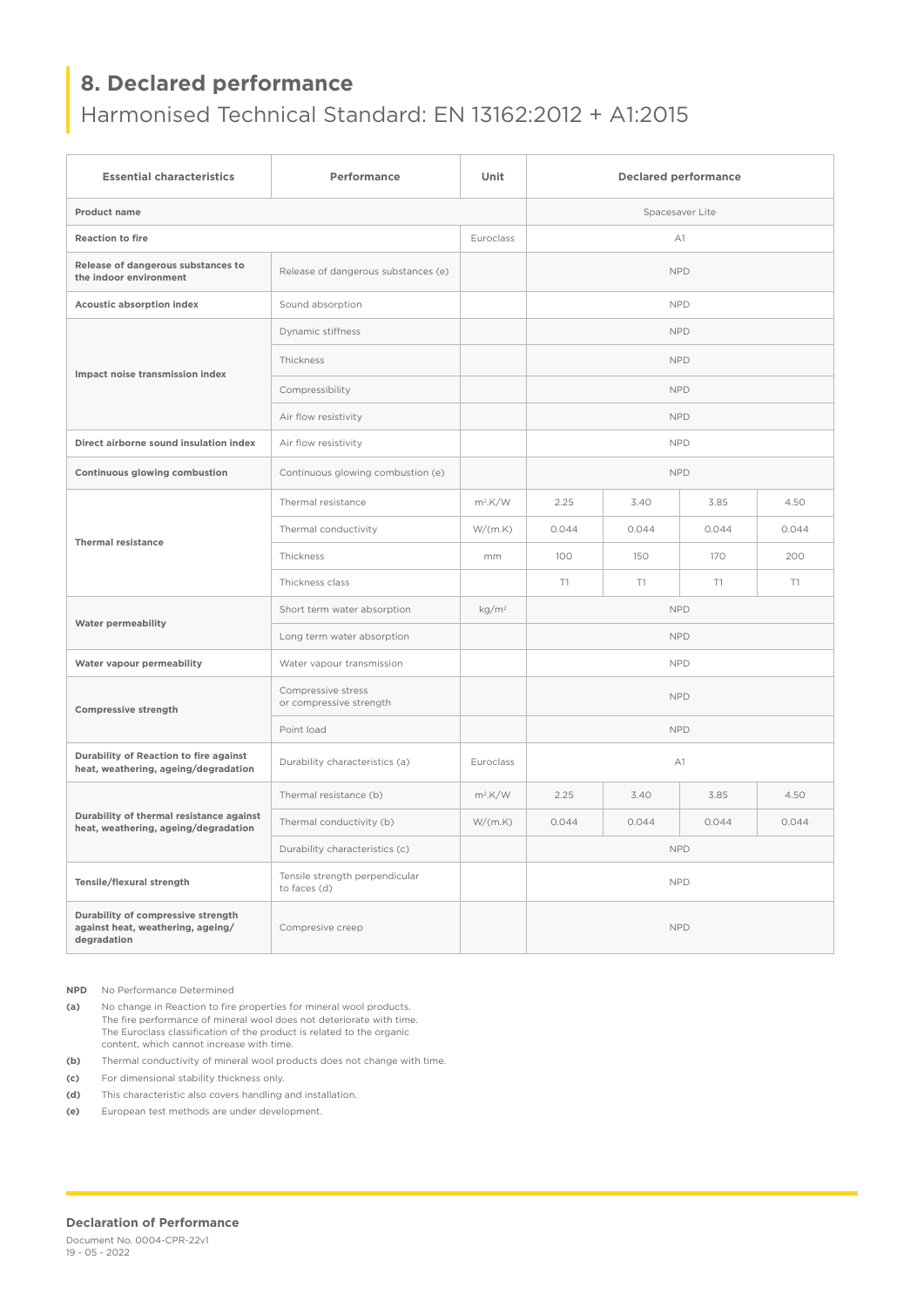## **9.**

The performance of the product identified in points 1 and 2 is in conformity with the declared performance in point 8.

This declaration of performance is issued under the sole responsibility of the manufacturer identified in point 4.

Signed for and on behalf of the manufacturer by:

Dan of Die

**Dean O'Sullivan**, Managing Director Runcorn. 19th May 2022